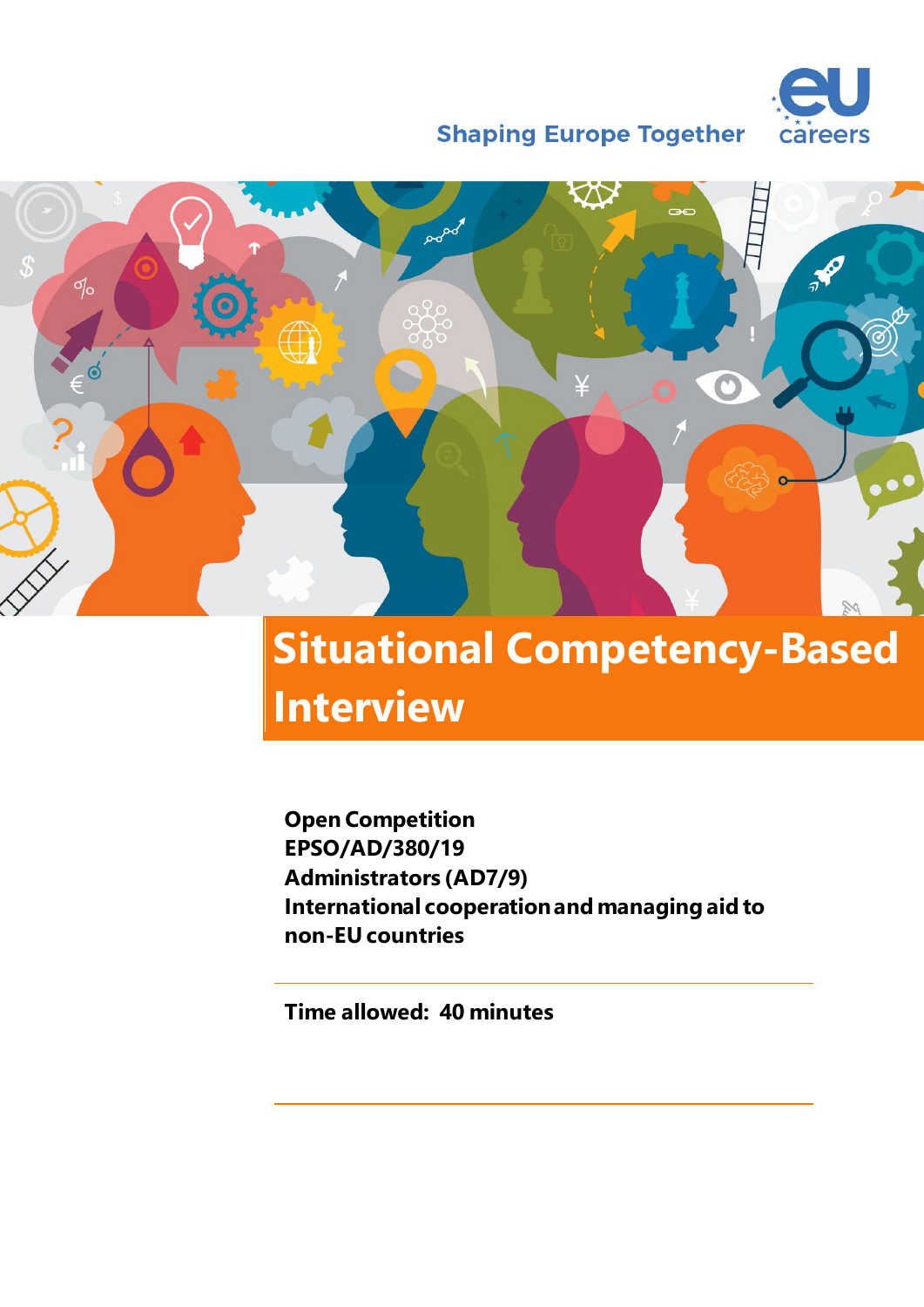© European Union, 2021

All rights reserved. No part of this publication may be reproduced, stored in a retrieval system, or transmitted by any means, electronic, mechanical, photocopying or otherwise, without the prior permission of EPSO, avenue de Cortenbergh 25, B-1049 Brussels This exercise may only be administered and interpreted by persons trained and authorised by EPSO and only under the conditions stipulated by EPSO.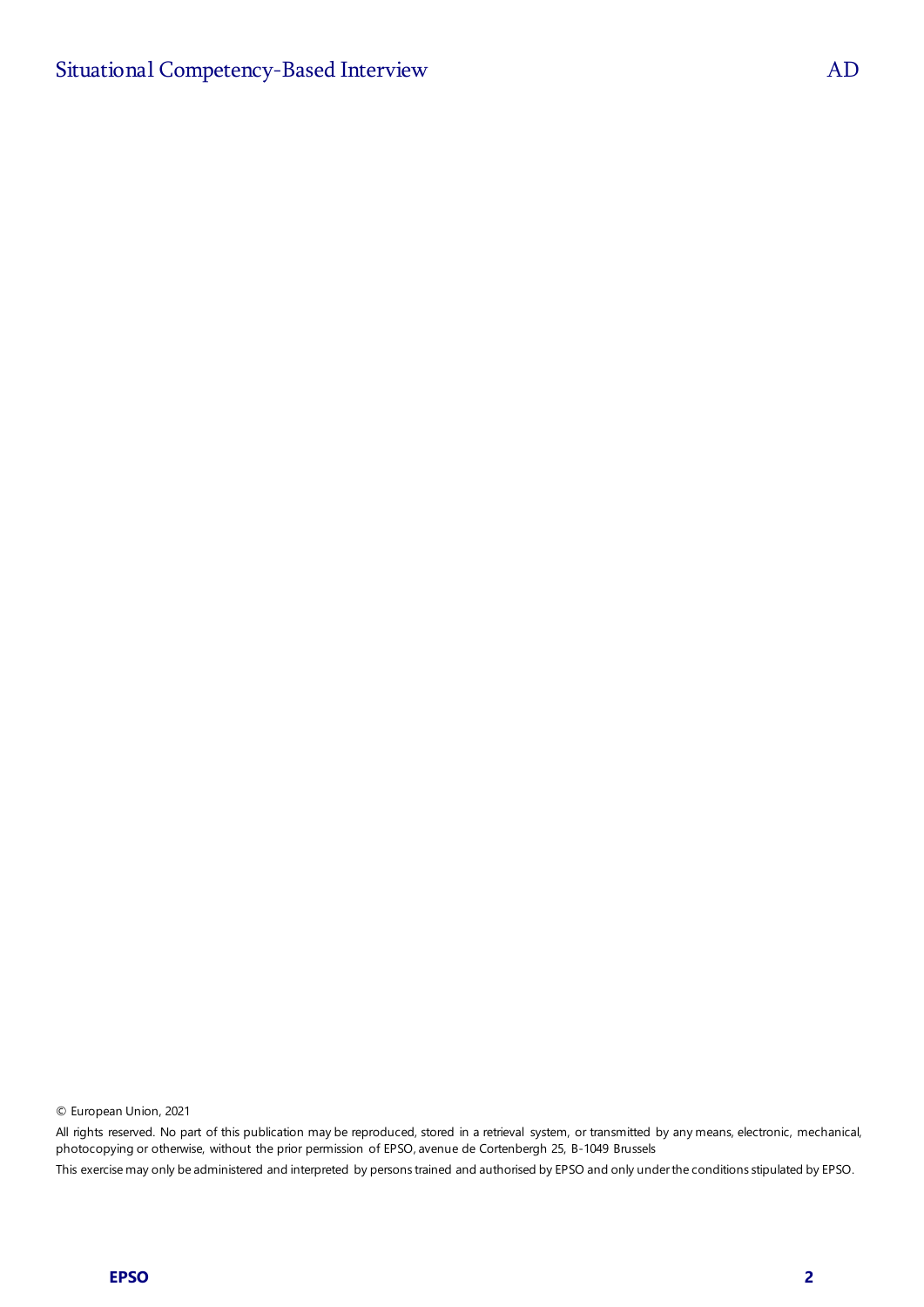### IMPORTANT NOTICE

**This document presents a fictitious scenario. It has been produced solely for the purpose of this exercise. All references to existing countries, international organisations, private companies, departments and their representatives, etc. have been invented purely as examples. Any views expressed should not be taken to represent the opinions of those bodies or persons. When dealing with the assignment, participants should therefore rely solely on the information presented in the exercise and not on any prior expertise in the field.**

For this exercise, you will be asked to imagineyourself in a situation in whichyou take on the role of a senior investigator at the Anti-Fraud Bureau (AFB). All the documentation that you need to prepare yourself for your interview is included in this booklet. It comprises a number of documents, reports and other information that you need to analyse in order to be able to deal properly with the situations presented to you during the interview.

It is important that you accept the scenario as it is presented. You may print the documents, rearrange them in any order you wish and add comments or make notes as necessary. Neither your knowledge in the field nor your knowledge on the topic of this exercise will be assessed during the interview; therefore, conducting any additional research is unnecessary. This Situational Competency-Based Interview is designed to assess the following general competencies: Analysis & Problem Solving, Leadership, Learning & Development, Prioritising & Organising, Resilience and Working with Others.

You will have until the day of the interview to go through the information individually in order to prepare for the interview. The interview will last 40 minutes.

> **Please note that for the purpose of this exercise: Today is Tuesday, 4 February 20XX. Last year was 20XX-1, next year will be 20XX+1.**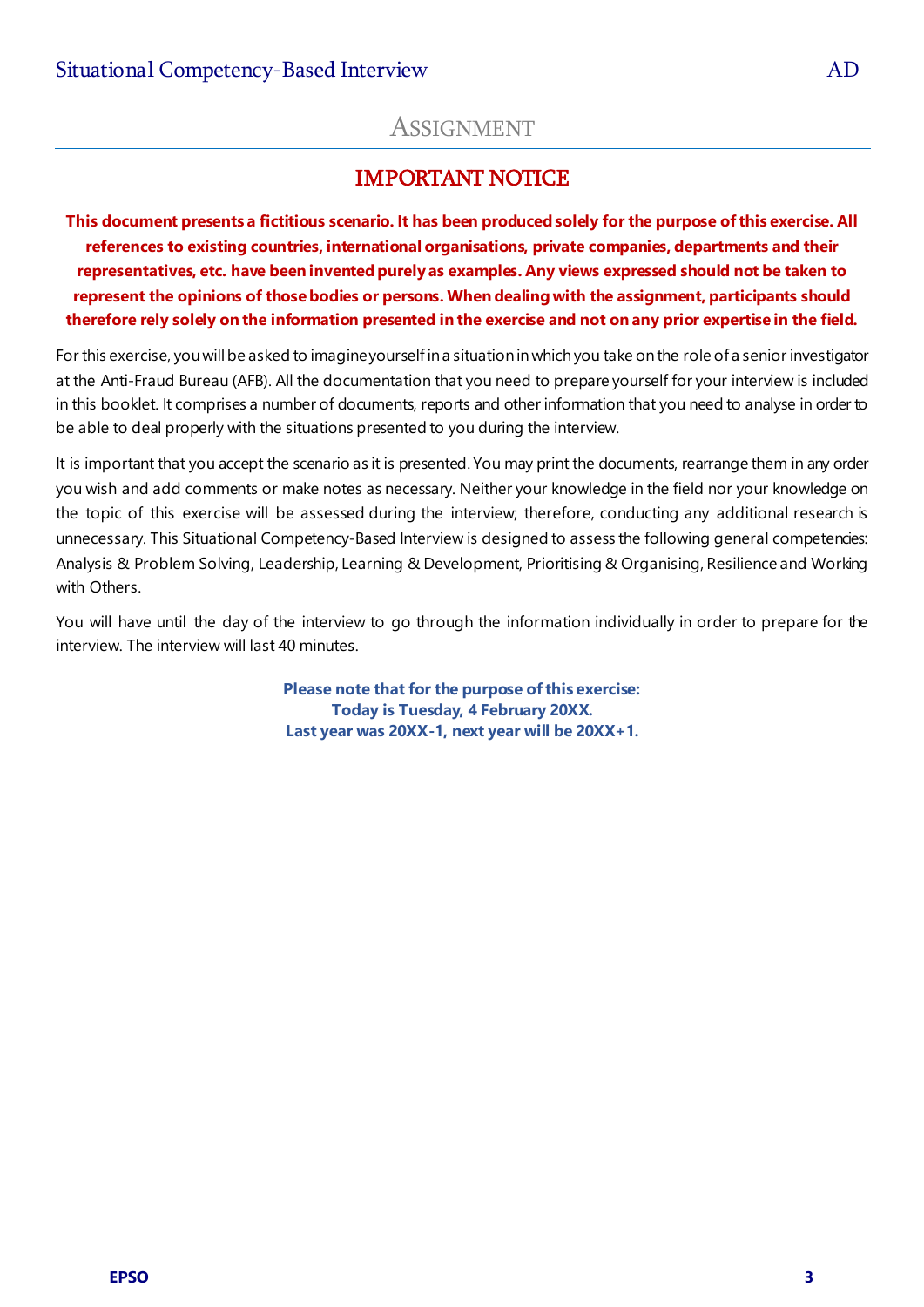### ANTI-FRAUDBUREAU

The Anti-Fraud Bureau (AFB) is the European Commission department responsible for combatting fraud. Anyone suspecting that fraudulent activities are taking place can disclose information to the AFB.

#### **The Investigation Unit**



#### **Current case strategy**

Anyone who wants to disclose information about a fraud first needs to answer a number of confidential questions designed to ensure that the information the AFB receives is of the standard required. Cases are opened only if the analysis of the information indicates that they correspond to pre-defined criteria. Once opened, cases are assigned to investigators by managers. Investigators are responsible for fitting all case-related work into their daily schedules and conducting the investigation. At the end of each case investigation, the AFB (a) issues its conclusions to the relevant authorities of the country concerned and (b) provides them with targeted advice on how to act on these conclusions. Questions from authorities about the implementation of advice are sent to the investigators involved in the respective cases. Unfortunately, many questions have recently remainedunanswered, eitherbecause they were not always received by the right person or because of high workloads created by ongoing investigations.

#### **New case strategy**

The number of cases being investigated by the AFB has risen in the last few years, which has led to higher workloads for investigators, who are finding it increasingly difficult to manage their daily work schedules. Investigators are also unhappy with the current process used for selecting cases, which they claim is too time-consuming. In an attempt to tackle the challenges faced by the AFB, management is considering a wide-ranging review of its case strategy.

#### **Pagar**

The AFB is also involved in efforts to combat fraud committed outside EU borders but which affects the EU itself. Over the last few years, the AFB has received an increased amount of fraud-related information concerning the East-Asian nation of Pagar. The EU does not currently have a specific agreement in place for the exchange of information with Pagar, a situation which is to be discussed as a matter of priority at an upcoming meeting on 13 May.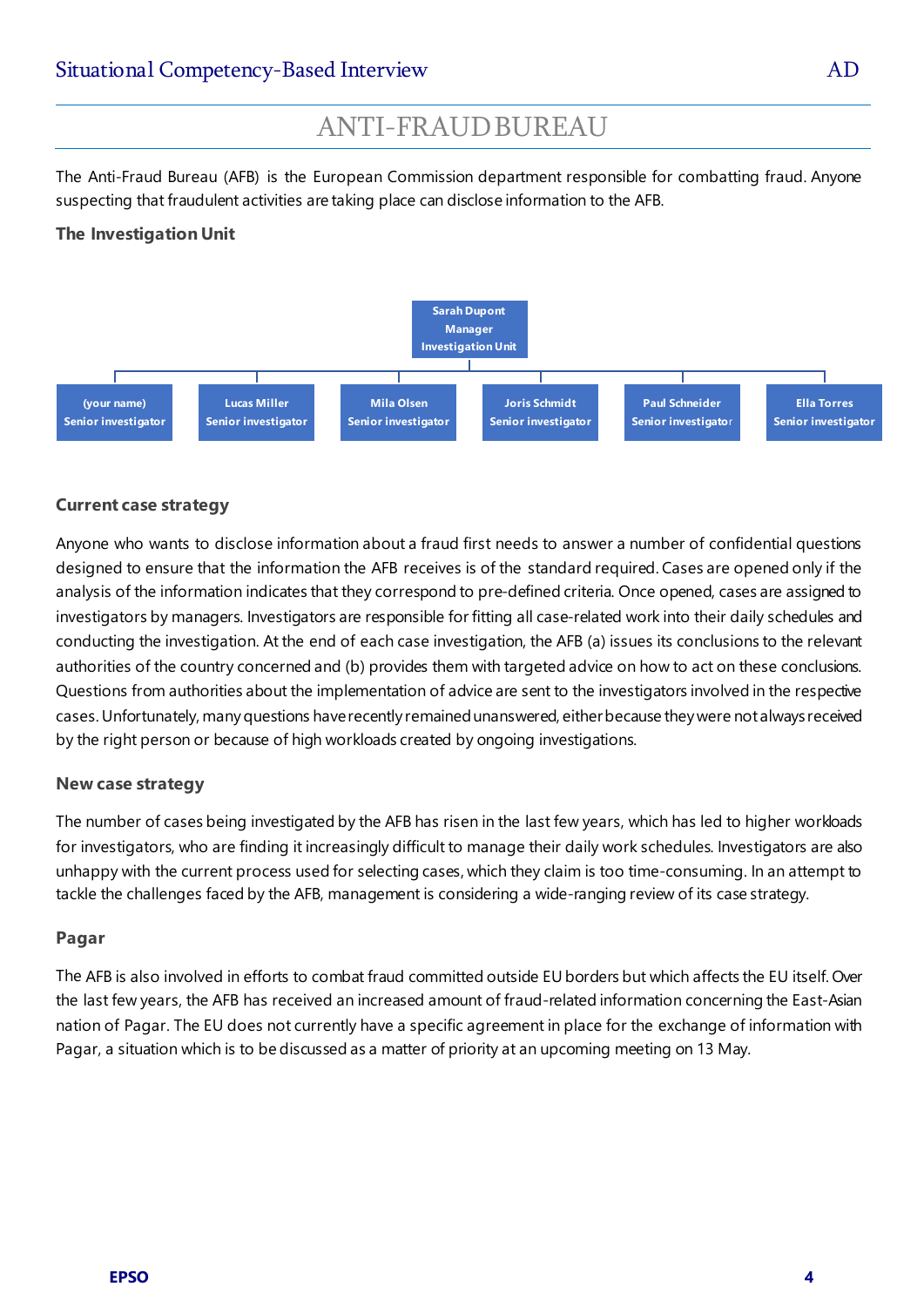

From: *AFB external meeting organiser Sergiusz Borkowski Europalaan, 5 Brussels*

> To: *Her Excellency Ms Delphine Provencher Permanent Representative of France to the European Union, Rue Bonnet, 5, Brussels*

#### **Subject: Meeting with Pagar**

Your Excellency,

In preparation for the upcoming meeting, the AFB will develop a first draft of possible measures to include in the agreement with Pagar. The measures define what sort of information can be shared between the EU and Pagar and how this should be done, what the EU can do to help Pagar fight fraud, etc. In accordance with the official procedure, a first draft of possible measures will soon be sent to you and to all other Permanent Representatives for your respective countries to review and comment on. All unclear or unresolved issues will be discussed further at the meeting. Please note that you will receive the formal agenda for this meeting as soon as it has been approved by the chairperson.

May I please ask you to confirm whether France will be represented at this meeting before 12 February.

Yours faithfully,

#### **Sergiusz Borkowski**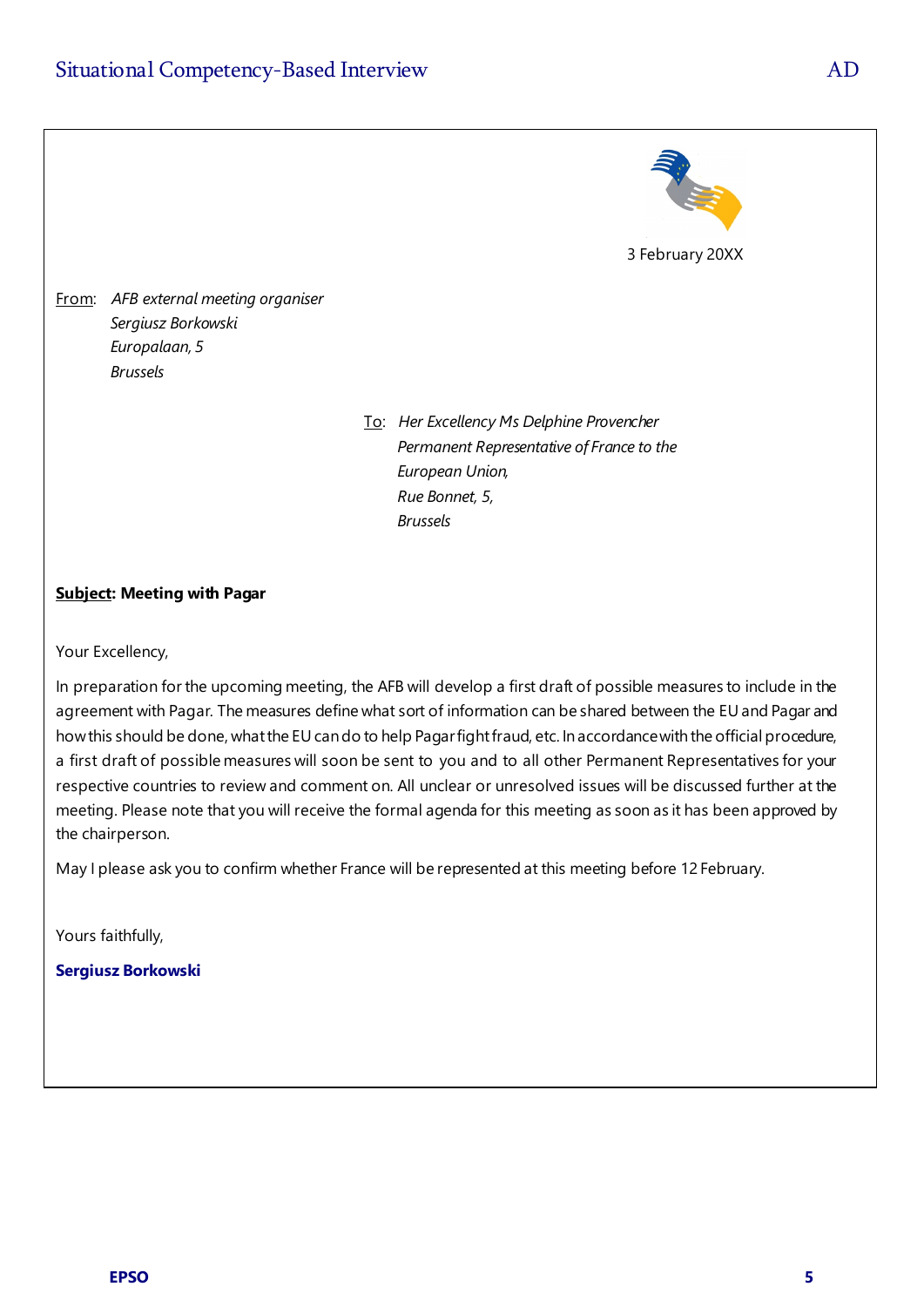

| Date and time: | 25/01/20XX - 13:00-16:00                                            |
|----------------|---------------------------------------------------------------------|
| Attendees:     | <b>AFB Unit managers</b>                                            |
| Topics:        | New case strategy introductory meeting: tackling the current issues |

#### **AGENDA TOPICS**

|                 | <b>CASE SELECTION</b>                                                                                              |  |  |  |  |  |
|-----------------|--------------------------------------------------------------------------------------------------------------------|--|--|--|--|--|
|                 | The list of pre-defined criteria that investigators use to select cases is ratherlong and takes a lot of variables |  |  |  |  |  |
|                 | into account.                                                                                                      |  |  |  |  |  |
| $\bullet$       | It was suggested that the current AFB process could be replaced by a less complicated cost-benefit analysis        |  |  |  |  |  |
|                 | focusing on the most essential criteria and variables only. By weighing expected costs (e.g. time and              |  |  |  |  |  |
|                 | resources) against potential benefits (e.g. amount of funds recovered), investigators can determine which          |  |  |  |  |  |
|                 | cases to concentrate on without having to go into as much detail during the pre-investigation analysis             |  |  |  |  |  |
|                 | stage.                                                                                                             |  |  |  |  |  |
| $\bullet$       | On the other hand, the AFB recently engaged a number of external consultants who recommend that the                |  |  |  |  |  |
|                 | AFB should take the amount of available information into account when selecting cases.                             |  |  |  |  |  |
|                 | <b>STAFF WORKLOAD MANAGEMENT</b>                                                                                   |  |  |  |  |  |
| $\blacklozenge$ | Given the increased workloads, a solution urgently needs to be found to help staff plan their activities.          |  |  |  |  |  |
|                 | It was suggested that the AFB could establish a team of resource coordinators to assess and manage                 |  |  |  |  |  |
|                 | workloads in a consistent way across all units. To help such a team monitor all ongoing case deadlines             |  |  |  |  |  |
|                 | closely, investigators should be asked to inform the resource coordinators whenever a case falls behind            |  |  |  |  |  |
|                 | schedule.                                                                                                          |  |  |  |  |  |
|                 | THE PAGAR MEETING                                                                                                  |  |  |  |  |  |
|                 | To have a valid quorum, at least 62 % of the EU population must be represented at this meeting.                    |  |  |  |  |  |
|                 | The original chair has been reassigned to another function and the alternate chair will be unable to take up       |  |  |  |  |  |
|                 | the position for another three months (for service reasons).                                                       |  |  |  |  |  |
|                 | While the process of appointing a new meeting chair can be completed in just 28 working days if necessary,         |  |  |  |  |  |
|                 | the AFB should be aware that it can also take up to two months, as the rules dictate that the Legal Service        |  |  |  |  |  |
|                 | needs to be consulted.                                                                                             |  |  |  |  |  |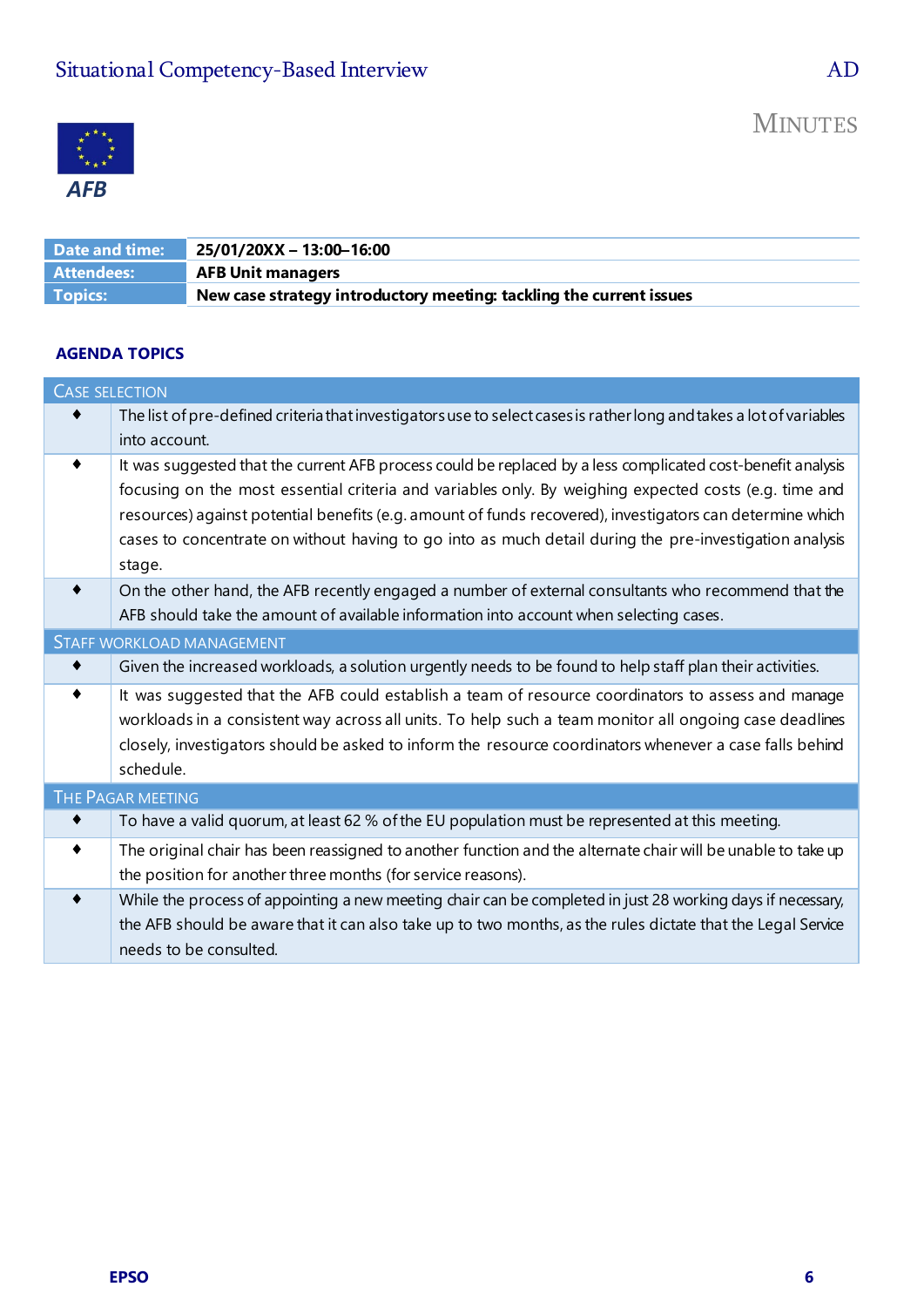**AFB STAFF**

## DISCUSSION FORUM

| <b>Subject: case strategy</b> |                                                                                                                                                                                                                                                                                                                                                                                                                                              |  |  |  |  |  |  |
|-------------------------------|----------------------------------------------------------------------------------------------------------------------------------------------------------------------------------------------------------------------------------------------------------------------------------------------------------------------------------------------------------------------------------------------------------------------------------------------|--|--|--|--|--|--|
| <b>Ulrich Debi</b>            | 22/01/20XX                                                                                                                                                                                                                                                                                                                                                                                                                                   |  |  |  |  |  |  |
|                               | Hi everyone. I was wondering if anyone had any suggestions on how best to determine which<br>cases deserve most attention. The other investigators and I currently use a checklist to select<br>cases, but this always takes us a lot of time and so we are looking for an alternative, especially<br>as new investigators like me already spend most of our time trying to familiarise ourselves with<br>the AFB's investigative processes. |  |  |  |  |  |  |
|                               | <b>REPLY</b><br><b>QUOTE</b>                                                                                                                                                                                                                                                                                                                                                                                                                 |  |  |  |  |  |  |
| Ella Stinson                  | 22/01/20XX                                                                                                                                                                                                                                                                                                                                                                                                                                   |  |  |  |  |  |  |
|                               | Hi Ulrich. I heard that our management is actually reviewing the current case strategy and that<br>cost-benefit analyses are one of the options on the table. I'm a bit worried, however, that we<br>investigators will end up spending more time recalculating cost-benefit analyses than<br>investigating cases.                                                                                                                           |  |  |  |  |  |  |
|                               | <b>REPLY</b><br><b>QUOTE</b>                                                                                                                                                                                                                                                                                                                                                                                                                 |  |  |  |  |  |  |
| Sarah Dupont                  | 27/01/20XX                                                                                                                                                                                                                                                                                                                                                                                                                                   |  |  |  |  |  |  |
|                               | Hi all! I was recently in contact with the Law Department, which managed to implement an<br>automated planning tool in only 2 weeks. The tool, which is linked to the calendars of all staff,<br>allows management to manage staff workloads and send staff their monthly schedules. The staff<br>members themselves only have to consult their individual schedules and make adjustments<br>whenever anything changes.                      |  |  |  |  |  |  |
|                               | <b>Reply</b><br>Quote                                                                                                                                                                                                                                                                                                                                                                                                                        |  |  |  |  |  |  |